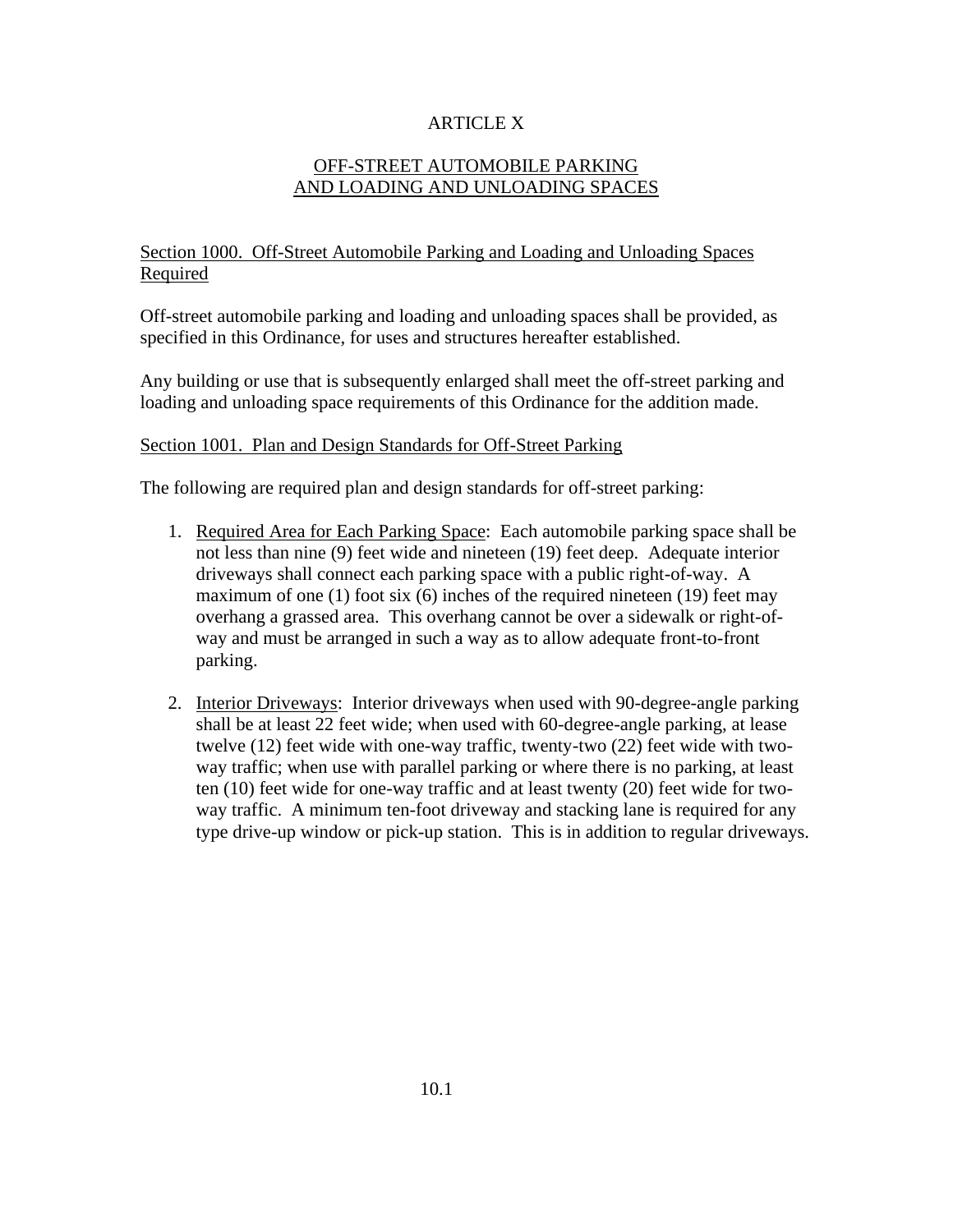- 3. Improvement of Off-Street Parking Lots: All off-street parking lots, whether public or private, for more than five vehicles shall meet the following standards:
	- a. Shall be graded to insure proper drainage, surfaced with concrete to asphalt at least two (2) inches thick installed on an approved base and maintained in good condition free of weeds, dust, trash and debris.
	- b. High intensity lighting facilities shall be so arranged that the source of any light is concealed from public view and from adjacent residential properties and does not interfere with traffic.
	- c. They shall not be used for the sale, repair, dismantling or servicing or storing of any vehicle, equipment, materials or supplies.
	- d. If located adjacent to any residential or office zoning district or if located adjacent to an arterial street as shown on the Comprehensive Plan, the last ten (10) feet adjoining such district shall be planted.
	- e. A preliminary landscape planting and maintenance plan is to be submitted to the Community Development Director and approved prior to the issuance of a permit. Installation of plant materials shall have been completed or bonded prior to the issuance of a certificate of occupancy.
	- f. Plant materials shall consist of at least one (1) tree for each twenty-five (25) linear feet of buffer. For purposes of this section, such tree may be any woody plant native to this region that has a single trunk and which will reach at least twenty (20) feet in height at maturity and which, when planted, is a minimum height of six (6) feet; or such tree may be a flowering tree with a minimum height of six (6) feet.
	- g. Where healthy trees or other native plant materials exist on a site prior to its development, islands and buffers of such material shall be incorporated into the parking lot design with special attention to the saving and preservation of trees with trunk caliper of five (5) inches or more at a height of four and one-half  $(4\frac{1}{2})$ feet above the ground.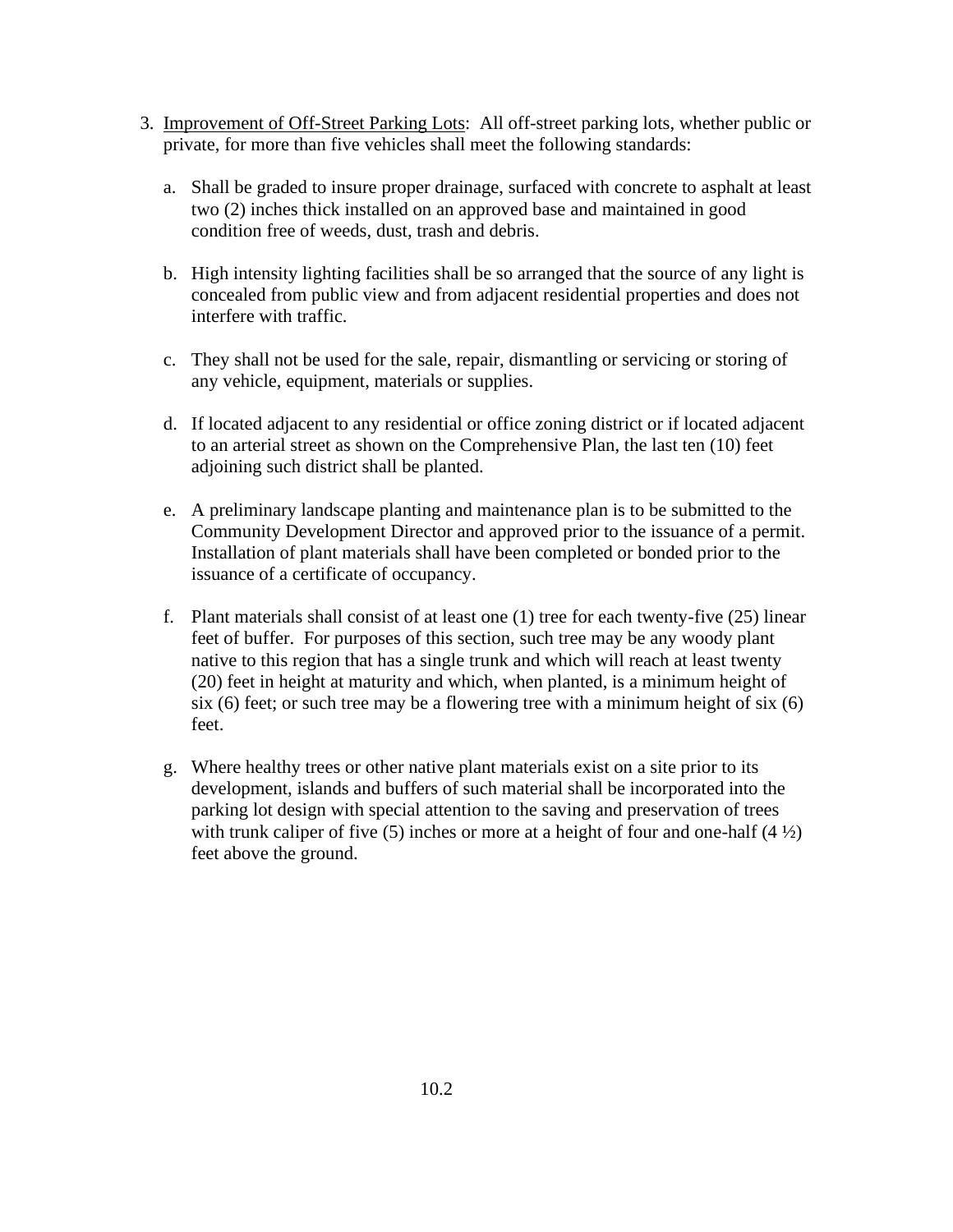- h. An average of at least one tree, as defined in Paragraph f. above, occupying a planting space of at least sixty-four (64) square feet each shall be furnished for each ten (10) cars on the interior and for each five (5) cars on the perimeter of the parking lot.
- i. Each parking space shall be clearly demarcated by a painted stripe no less than three (3) inches wide running the length of each of the longer sides of the space or by curbing or by other acceptable method which clearly marks and delineates the parking space within the parking lot.
- 4. Locating of Required Off-Street Parking Spaces on Other Property: If the required automobile off-street parking spaces cannot reasonably be provided on the same lot on which the principal use is located, such spaces may be provided on other off-street property lying not more than four hundred (400) feet from the main entrance to the principal use. In this situation, the applicant shall submit with his application for a building permit or an occupancy permit, an instrument duly executed and acknowledged which accepts as a condition for the issuance of a building permit or an occupancy permit the permanent availability of such off-street parking spaces to serve his principal use.
- 5. Sharing of Required Off-Street Parking Spaces: One- half of the off-street parking spaces required by a use whose peak attendance will be at night or on Sundays may be shared with a use that will be closed at night or on Sundays.
- 6. Location and Surface of Parking Areas: In any district, the parking of any vehicle on other than surface concrete or asphalt to accommodate the vehicle is prohibited. Not more than thirty-five (35) percent of this required front yard area shall be used for parking under any circumstances.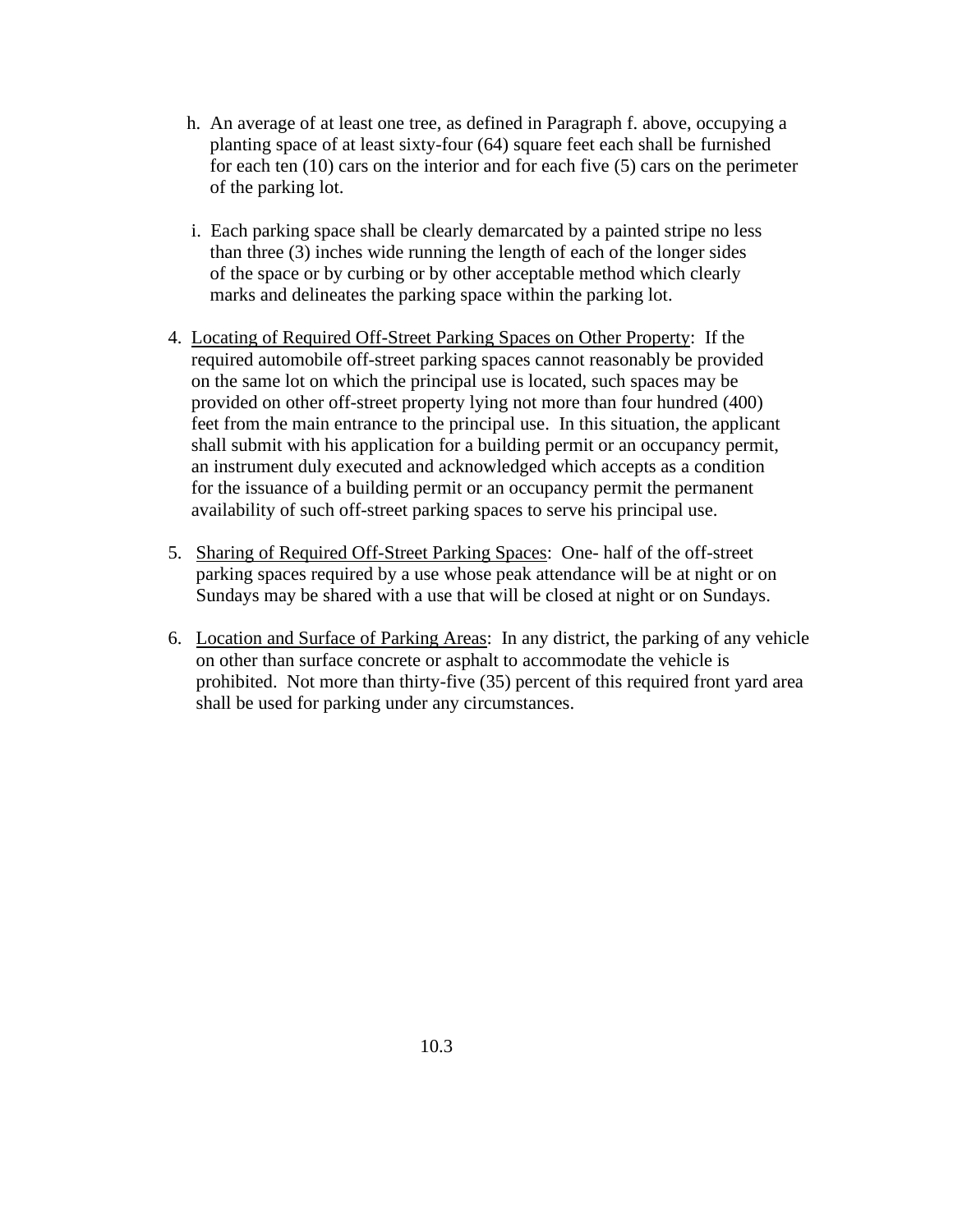#### Section 1002. Minimum Number of Off-Street Parking Spaces Required

The following are the minimum number of off-street parking spaces required. For uses not specifically listed, the off-street parking requirements shall be those of the most similar use. Parking spaces for the physical handicapped shall be required in accordance with the "Standard Building Code" as adopted by the City of Buford.

- 1. Automobile Sales and Service: One space for each one hundred fifty (150) square feet of gross floor area.
- 2. Churches: One space for each four (4) seats in the main auditorium.
- 3. Food Stores: One (1) space for two hundred (200) square feet of gross floor area.
- 4. Funeral Parlors: One (1) space for each three (3) fixed seats and one (1) space for each twenty-five (25) square feet of floor area available for the accommodation of movable seats in the largest assembly room.
- 5. Gasoline Service Station: Three (3) spaces for each service bay, with a minimum of ten (10) spaces required.
- 6. Hospitals, Nursing Homes and Similar Institutions: One (1) space for each two (2) beds.
- 7. Industrial Plants: One (1) space for each two thousand (2,000) square feet of gross floor area.
- 8. Lodges and Clubs: One (1) space for each one hundred (100) square feet of gross floor area.
- 9. Motels: One and one-quarter  $(1\frac{1}{4})$  spaces per unit.
- 10. Offices: One (1) space for each three hundred (300) square feet of gross floor area.
- 11. Places of Public Assembly Without Fixed Seating: One (1) space for each twentyfive (25) square feet of floor area available for the accommodation of movable seats in the largest assembly room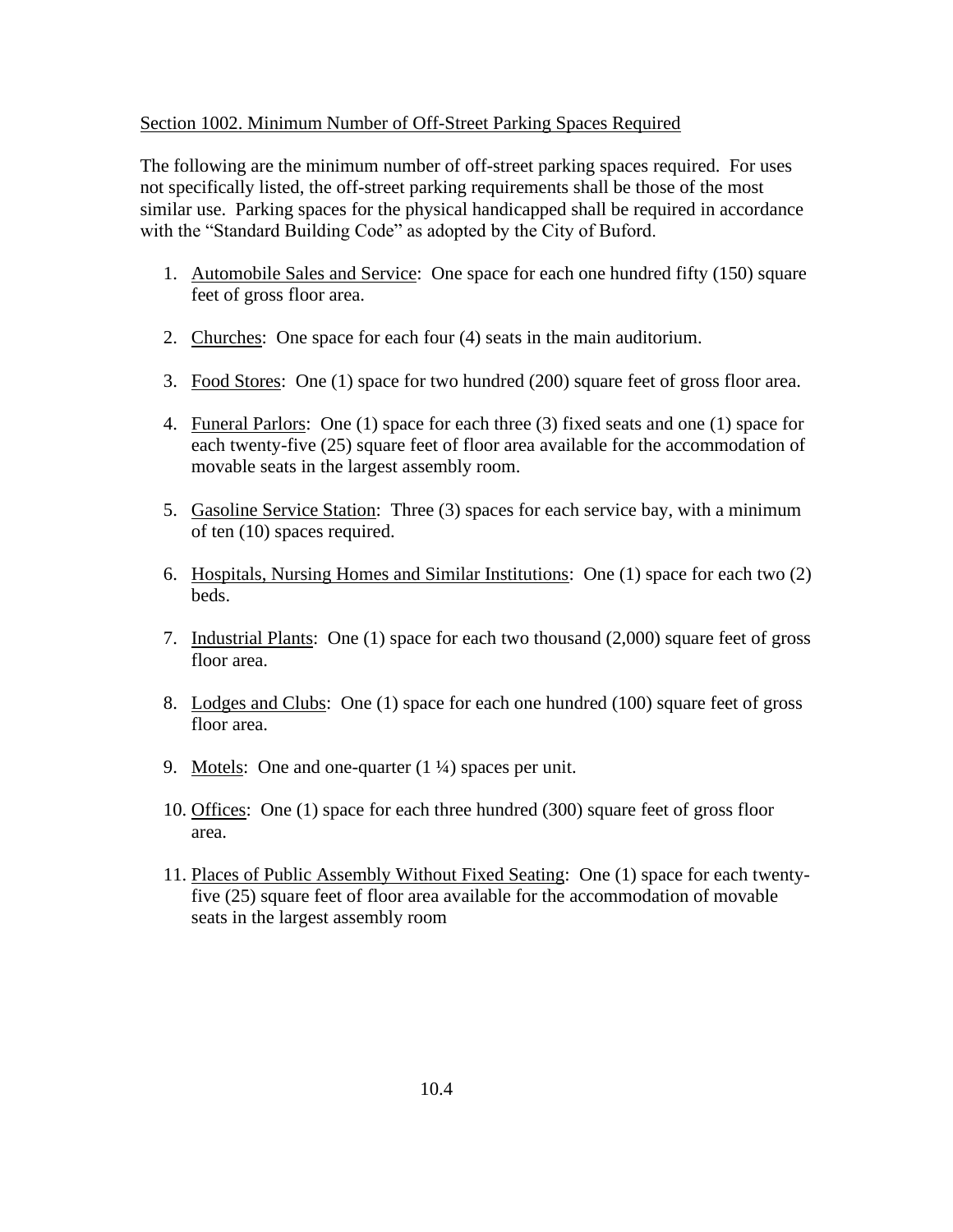- 12. Place of Public Assembly With Fixed Seating: One (1) space for each three (3) seats.
- 13. Recreation Centers, Private: One (1) space per five (5) members but no less than Twenty (20) spaces except that golf courses shall require a minimum of twenty (20) spaces per nine (9) holes.
- 14. Recreation Centers, Public: A minimum of twenty (20) spaces except that golf courses shall require a minimum of twenty (20) spaces per nine (9) holes.
- 15. Residences: Two (2) spaces for each dwelling unit.
- 16. Restaurants, night clubs, taverns and similar establishments serving food or beverages and providing patron use area: One (1) space for each seventy-five (75) square feet of gross floor area.
- 17. Restaurants, drive-in, without area provided for patron use: One (1) space per one hundred (100) square feet of gross floor area, but not less than ten (10).
- 18. Retail Business, Including General Business, Commercial or Personal Service Establishments and Shopping Centers Catering to Retail Trade, but Not Including Offices or Food Stores: Five (5) spaces for each one thousand (1,000) square feet of gross floor area.
- 19. Rooming and Boarding Houses: One (1) space for each two (2) bedrooms.
- 20. Schools, Public or Private Elementary and Day Care Centers: Two (2) spaces per classroom.
- 21. Schools, Public or Private High: Five (5) spaces per classroom.
- 22. Schools, College, Trade and Vocational: Ten (10) spaces per classroom.
- 23. Wholesale and Warehousing: One space per two hundred (200) square feet of gross floor area devoted to sales or display plus one (1) space per two thousand (2,000) square feet of gross storage area.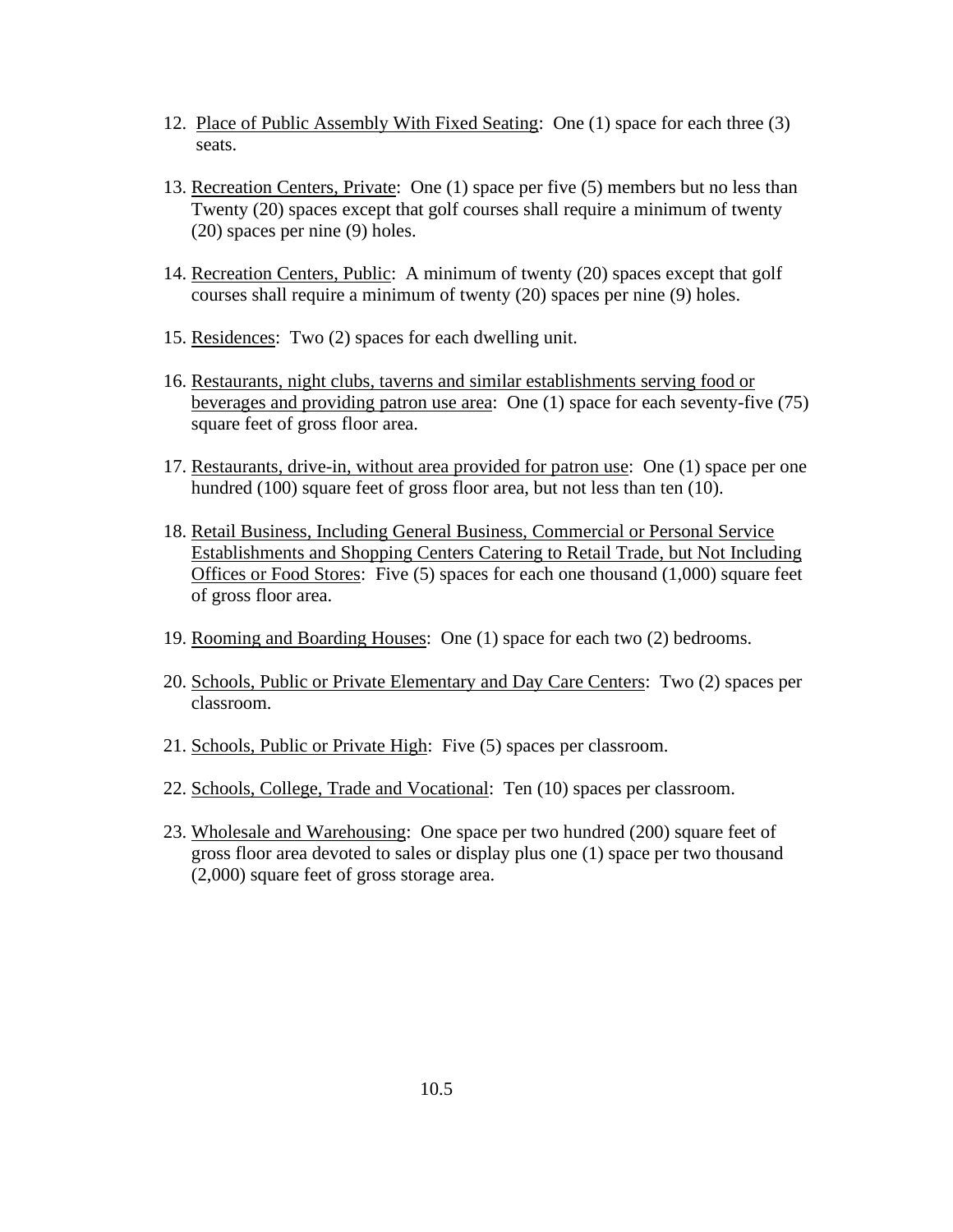#### Section 1003. Plan and Design Standards for Off-Street Loading and Unloading Spaces

The following are the plan and design standards for off-street loading and unloading spaces:

- 1. Off-street loading and unloading spaces shall have access from an alley, or if there is no alley, from a public street.
- 2. The off-street loading and unloading space shall be so located that it causes a minimum of interference with the free movement of vehicles and pedestrians over a street, sidewalk or alley.

### Section 1004. Minimum Size and Number of Off-Street Loading and Unloading Spaces Required

The minimum number and size of off-street loading and unloading spaces required are as follows:

 For the purpose of this section, an off-street loading and unloading space shall have the minimum dimensions of twelve  $(12)$  feet x forty  $(40)$  feet x fourteen  $(14)$  feet of overhead clearance. The minimum number of such spaces required are as follows.

 Retail, business, office, wholesale, industrial, governmental, and institutional uses, including public assembly places, hospitals and educational institutions, one space for the first twenty-five thousand (25,000) square feet of total floor area or fractional part thereof. For anything in excess of twenty-five thousand (25,000) square feet, such uses shall provide loading spaces according to the following schedule:

| <b>SOUARE FEET</b>                              | <b>NUMBER OF SPACES</b> |
|-------------------------------------------------|-------------------------|
| $25,001 - 99,999$                               |                         |
| $100,000 - 159,999$                             |                         |
| $160,000 - 239,999$                             |                         |
| $240,000 - 349,999$                             |                         |
| For each additional 100,000 or fraction thereof | 1 Additional            |